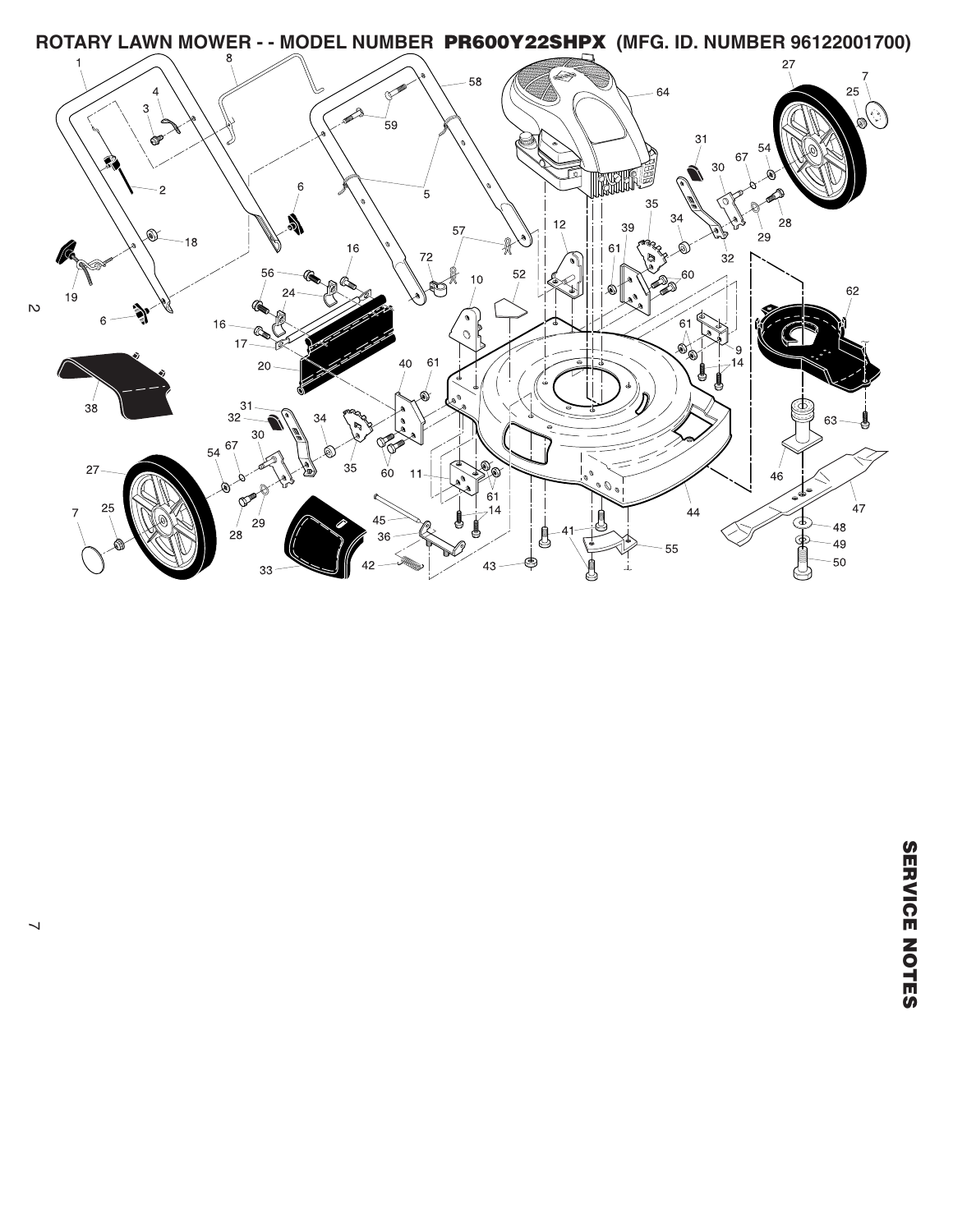## **ROTARY LAWN MOWER - - MODEL NUMBER PR600Y22SHPX (MFG. ID. NUMBER 96122001700)**

| <b>KEY</b><br>NO. | <b>PART</b><br>NO. | <b>DESCRIPTION</b>          | <b>KEY</b><br>NO. | <b>PART</b><br>NO. | <b>DESCRIPTION</b>         | <b>KEY</b><br>NO.                        | <b>PART</b><br>NO. | <b>DESCRIPTION</b>         |
|-------------------|--------------------|-----------------------------|-------------------|--------------------|----------------------------|------------------------------------------|--------------------|----------------------------|
|                   | 194203X479         | <b>Upper Handle</b>         | 30                | 401180X004         | Axle Arm Assembly          | 54                                       | 197480             | O-Ring                     |
| 2                 | 183567             | Engine Zone Control Cable   | 31                | 701037             | Knob, Selector             | 55                                       | 188839X004         | Mounting Bracket,          |
| 3                 | 750634             | Screw                       | 32                | 401621X004         | Spring, Selector           |                                          |                    | Debris Shield              |
| 4                 | 850733X004         | Bracket, Upstop             | 33                | 151889             | Mulcher Door               | 56                                       | 750097             | Screw, Hex Washer Head     |
| 5                 | 66426              | Wire Tie                    | 34                | 401629             | Spacer                     |                                          |                    | #10-24 x 1/2               |
| 6                 | 189713X428         | Handle Knob                 | 35                | 407501X005         | Bracket, Wheel Adjuster    | 57                                       | 51793              | <b>Hairpin Cotter</b>      |
|                   | 407794X421         | Hubcap                      | 36                | 154132             | Bracket, Housing           | 58                                       | 151590X479         | Lower Handle               |
| 8                 | 194199X428         | Control Bar                 | 38                | 176509             | Deflector, Discharge       | 59                                       | 191574             | Handle Bolt                |
| 9                 | 153282X479         | Support Bracket, Handle, LH | 39                | 193248X479         | Support Bracket, LH        | 60                                       | 74760612           | <b>Bolt</b>                |
| 10                | 170345X479         | Handle Bracket, RH          | 40                | 193247X479         | Support Bracket, RH        | 61                                       | 751592             | Locknut, Hex               |
| 11                | 153350X479         | Support Bracket, Handle, RH | 41                | 150406             | Screw, Hex Head, Threaded, | 62                                       | 405843             | Debris Shield              |
| 12<br>ω           | 170346X479         | Handle Bracket, LH          |                   |                    | Rolled 3/8-16 x 1-1/8      | 63                                       | 192325             | Screw                      |
| 14                | 149741             | Screw, Thread Cutting       | 42                | 152124             | Spring, Torsion            | 64                                       | $- - -$            | Engine, Briggs & Stratton, |
|                   |                    | $5/16 - 18 \times 3/4$      | 43                | 73800400           | Locknut, Hex               |                                          |                    | Model Number 122T02        |
| 16                | 54583              | Screw                       | 44                | 412210             | Kit, Lawn Mower Housing    |                                          |                    |                            |
| 17                | 165175X479         | Support Rod                 |                   |                    | (Includes Key Number 46)   |                                          |                    |                            |
| 18                | 132004             | Locknut, Keps               | 45                | 147286             | Rod, Hinge                 |                                          |                    |                            |
| 19                | 194788             | Rope Guide                  | 46                | 189179             | Blade Adapter / Pulley     |                                          |                    |                            |
| 20                | 189008             | <b>Rear Skirt</b>           | 47                | 406713             | Blade, 22"                 | 67                                       | 197480             | O-Ring                     |
| 24                | 192301X004         | Clamp, Rear Skirt           | 48                | 851074             | Washer, Hardened           | 72                                       | 197991             | Clip, Cable                |
| 25                | 145212             | Locknut, Hex 3/18-16        | 49                | 850263             | Washer, Lock, Helical      | - -                                      | 404764             | Warning Decal (not shown)  |
| 27                | 408852X421         | Wheel & Tire Assembly       | 50                | 851084             | Screw, Hex Head, Grade 8   | $\frac{1}{2} \left( \frac{1}{2} \right)$ | 193733             | Operator's Manual, English |
| 28                | 142748             | Shoulder Bolt               |                   |                    | $3/8 - 24 \times 1 - 3/8$  | $ -$                                     | 193736             | Operator's Manual, French  |
| 29                | 401630             | Washer, Curved, Cylindrical | 52                | 404763             | Decal. Danger              | - -                                      | 412317             | <b>Repair Parts Manual</b> |

**NOTE:** All component dimensions given in U.S. inches. 1 inch = 25.4 mm. **IMPORTANT:** Use only Original Equipment Manufacturer (O.E.M.) replacement parts. Failure to do so could be hazardous, damage your lawn mower and void your warranty.